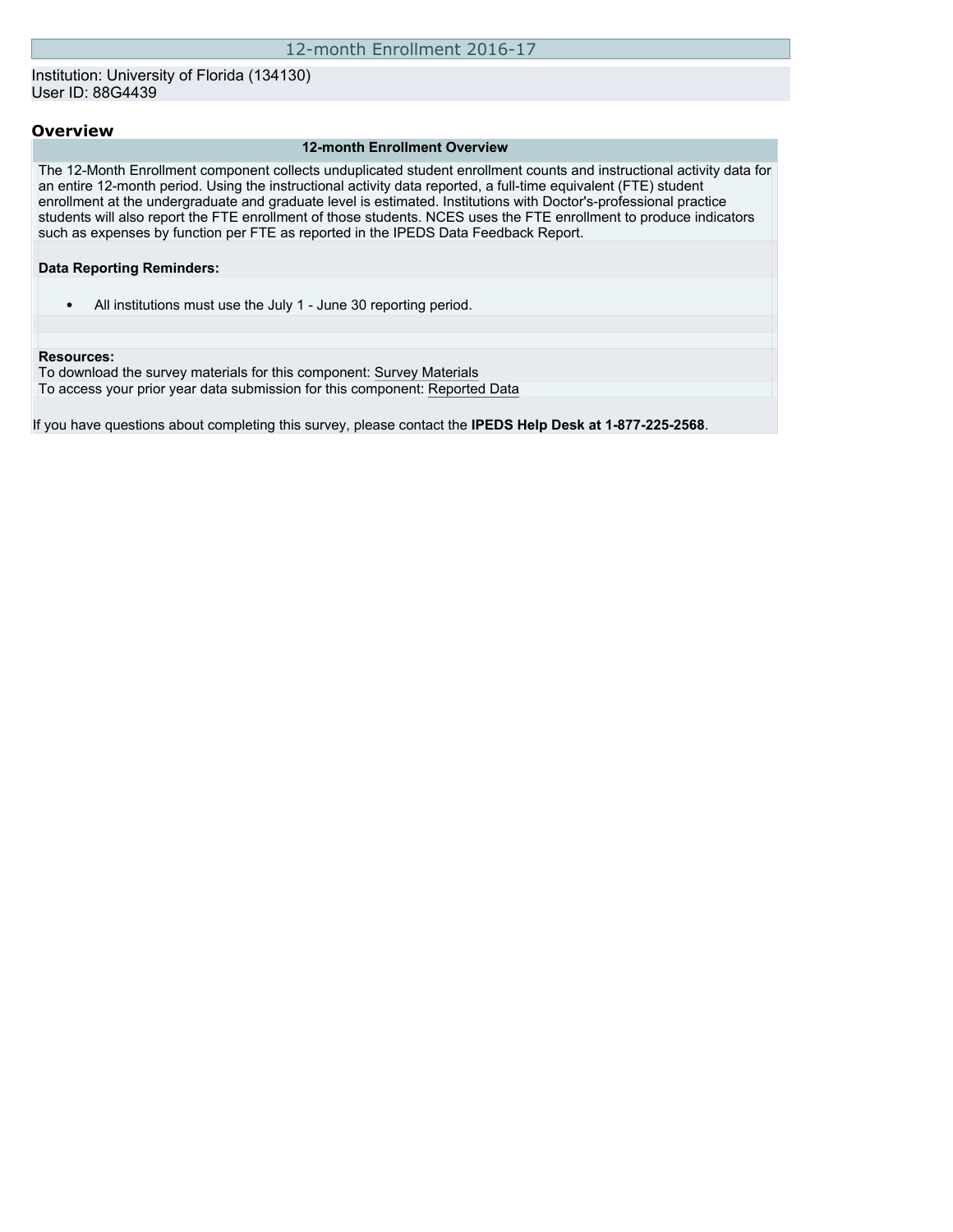# **Undergraduate Instructional Activity Type**

**Undergraduate instructional activity data in Part B may be reported in units of contact hours or credit hours.**

**Which instructional activity units will you use to report undergraduate instructional activity?**

**Please note that any graduate level instructional activity must be reported in credit hours.**

- **O** Contact hours
- **O** Credit hours

O Both contact and credit hours (some undergraduate programs measured in contact hours and some measured in credit hours)

**You may use the space below to provide context for the data you've reported above.**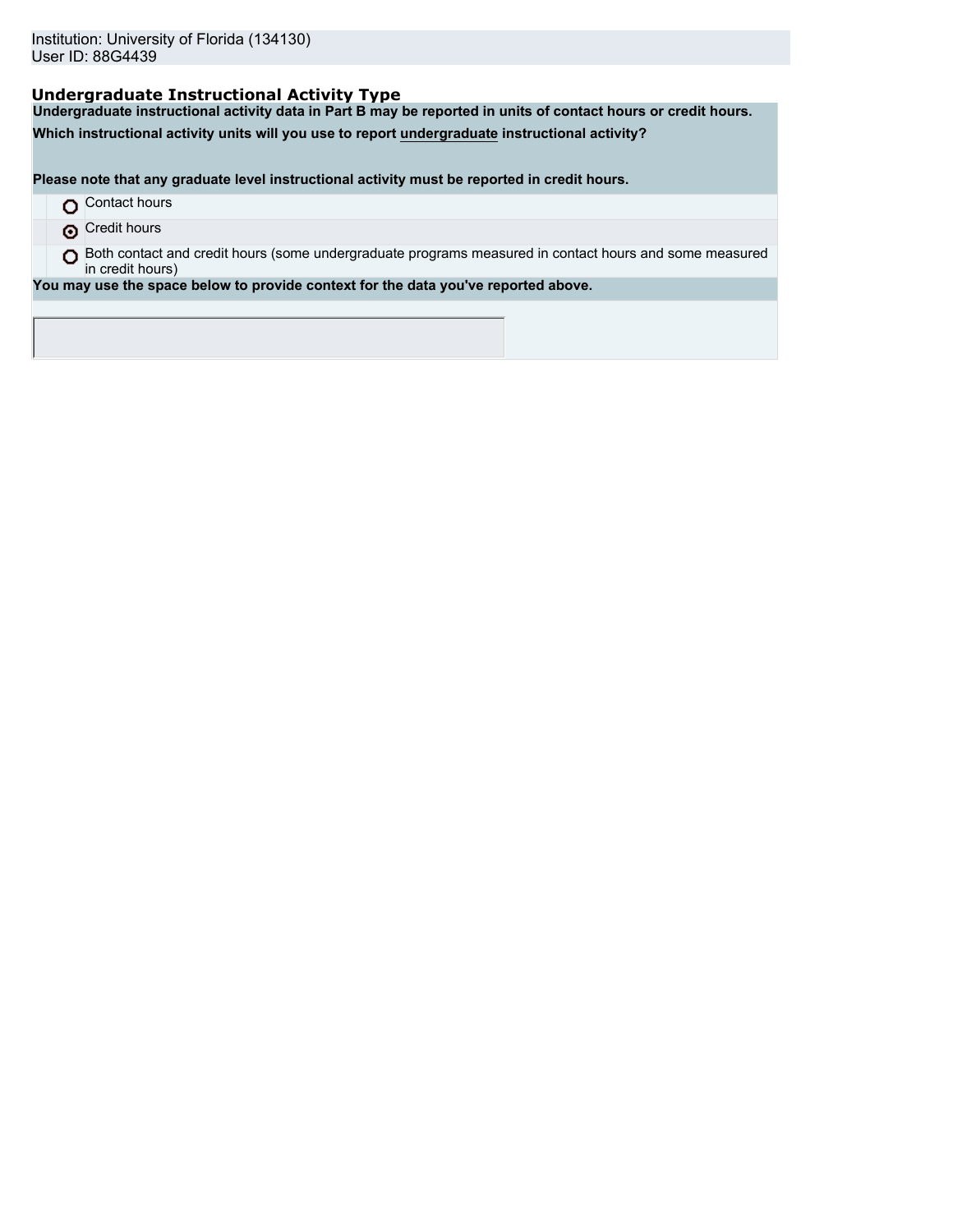## **Part A - Unduplicated Count**

## **12-month Unduplicated Count by Race/Ethnicity and Gender**

```
July 1, 2015 - June 30, 2016
```
**Reporting Reminders:**

•**Report Hispanic/Latino individuals of any race as Hispanic/Latino**

•**Report race for non-Hispanic/Latino individuals only**

•**Even though Teacher Preparation certificate programs may require a bachelor's degree for admission, they are**

**considered subbaccalaureate undergraduate programs, and students in these programs are undergraduate students.**

## **Graduate Student Reporting Reminder:**

•**Report all postbaccalaureate degree and certificate students as graduate students, including any doctor's-professional practice students (formerly first-professional)**

| <b>Men</b>                                |                        |                      |
|-------------------------------------------|------------------------|----------------------|
| Students enrolled for credit              | Undergraduate students | Graduate<br>students |
| Nonresident alien                         | 399                    | 2,802                |
| Hispanic/Latino                           | 3,349                  | 839                  |
| American Indian or Alaska Native          | 38                     | 37                   |
| Asian                                     | 1,394                  | 492                  |
| <b>Black or African American</b>          | 907                    | 444                  |
| Native Hawaiian or Other Pacific Islander | 64                     | 16                   |
| White                                     | 9,464                  | 4,565                |
| Two or more races                         | 433                    | 97                   |
| Race and ethnicity unknown                | 511                    | 408                  |
| <b>Total men</b>                          | 16,559                 | 9,700                |
| Total men prior year                      | 16,270                 | 9,406                |

| <b>Women</b>                                                                                                                                  |                        |                      |
|-----------------------------------------------------------------------------------------------------------------------------------------------|------------------------|----------------------|
| Students enrolled for credit                                                                                                                  | Undergraduate students | Graduate<br>students |
| Nonresident alien                                                                                                                             | 346                    | 1,820                |
| Hispanic/Latino                                                                                                                               | 4,076                  | 1,064                |
| American Indian or Alaska Native                                                                                                              | 42                     | 34                   |
| Asian                                                                                                                                         | 1,425                  | 684                  |
| <b>Black or African American</b>                                                                                                              | 1,601                  | 770                  |
| Native Hawaiian or Other Pacific Islander                                                                                                     | 149                    | 31                   |
| White                                                                                                                                         | 10,964                 | 5,767                |
| Two or more races                                                                                                                             | 594                    | 138                  |
| Race and ethnicity unknown                                                                                                                    | 578                    | 387                  |
| <b>Total women</b>                                                                                                                            | 19,775                 | 10,695               |
| Total women prior year                                                                                                                        | 19,775                 | 10,715               |
| <b>Grand total (2015-16)</b>                                                                                                                  | 36,334                 | 20,395               |
| Prior year data:                                                                                                                              |                        |                      |
| Unduplicated headcount (2014-15)                                                                                                              | 36,045                 | 20,121               |
| Ø<br>Total enrollment Fall 2015<br>NOTE: Grand total (2015-16) calculated above is expected to be greater than<br>Total enrollment Fall 2015. | 33,402                 | 17,243               |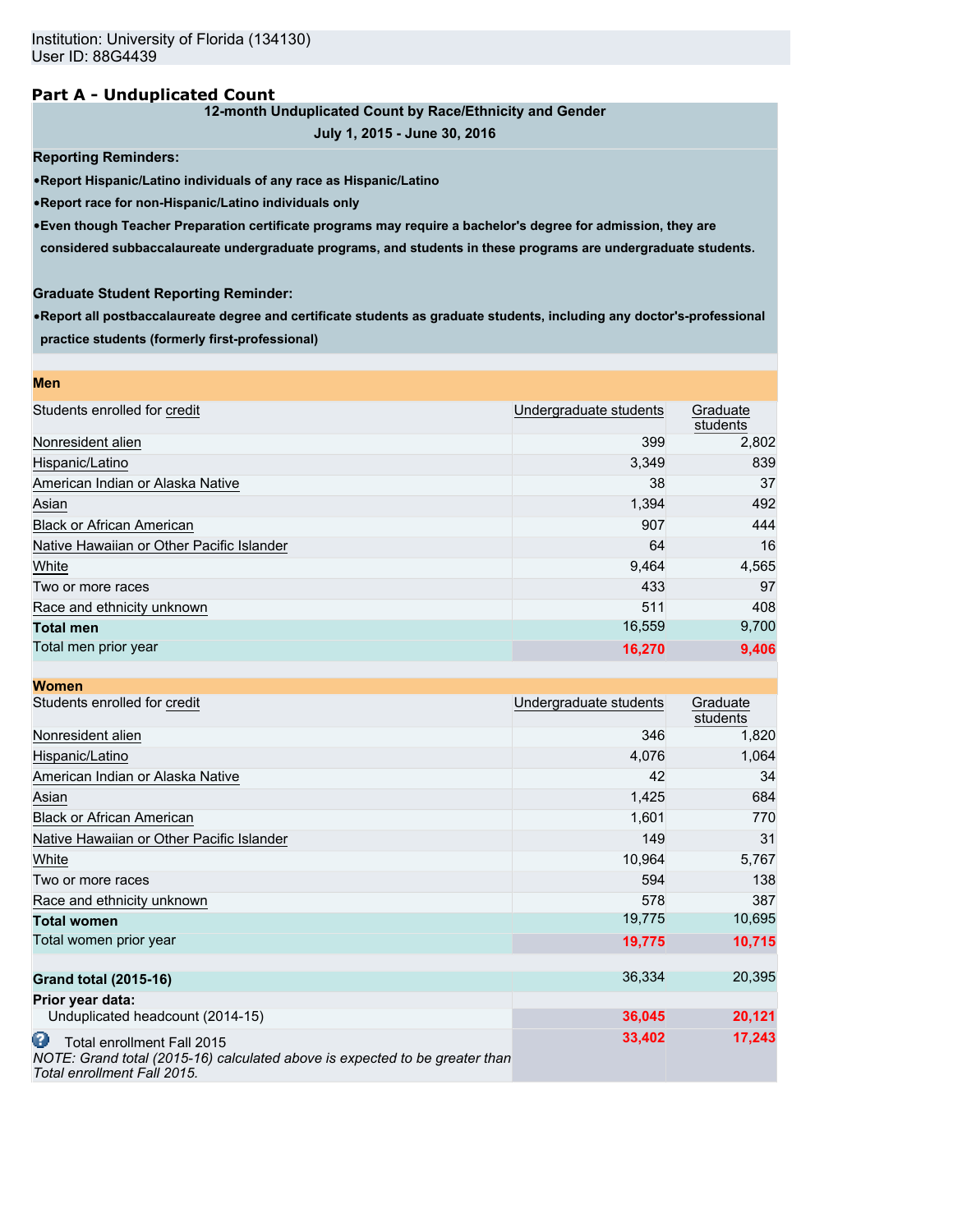# **Part B - Instructional Activity**

**12-month Instructional Activity July 1, 2015 - June 30, 2016**

**Instructional Activity Reporting Reminder:**

•**Instructional activity is used to calculate an IPEDS FTE based on the institution's reported calendar system.**

•**Graduate credit hour activity should not include any doctor's–professional practice activity, the total of those students'**

**FTE is entered separately instead.**

**FTE Reporting Reminder:**

•**Institutions need not report their own calculations of undergraduate or graduate FTE unless IPEDS FTE calculations would be misleading for comparison purposes among all IPEDS reporting institutions.**

|                                                                                                                                                                                                                                                                                                                                                                        |                                  |                                     | 2015-16 total<br>activity |       | Prior year<br>data        |
|------------------------------------------------------------------------------------------------------------------------------------------------------------------------------------------------------------------------------------------------------------------------------------------------------------------------------------------------------------------------|----------------------------------|-------------------------------------|---------------------------|-------|---------------------------|
| <b>Instructional Activity</b>                                                                                                                                                                                                                                                                                                                                          |                                  |                                     |                           |       |                           |
| Undergraduate level:                                                                                                                                                                                                                                                                                                                                                   |                                  |                                     |                           |       |                           |
| Credit hour activity                                                                                                                                                                                                                                                                                                                                                   |                                  |                                     | 969,038                   |       | 956,157                   |
| <b>Graduate level:</b>                                                                                                                                                                                                                                                                                                                                                 |                                  |                                     |                           |       |                           |
| Credit hour activity<br>(Do not include doctor's-professional practice instructional activity here; the total FTE of<br>those students should be entered separately below)                                                                                                                                                                                             |                                  |                                     | 271,813                   |       | 259,814                   |
| <b>Full-Time Equivalent (FTE) of Students</b>                                                                                                                                                                                                                                                                                                                          |                                  |                                     |                           |       |                           |
| Doctor's-professional practice level:                                                                                                                                                                                                                                                                                                                                  |                                  |                                     |                           |       |                           |
| Doctor's-professional practice FTE student estimate                                                                                                                                                                                                                                                                                                                    |                                  |                                     |                           | 3.972 | 4.002                     |
| Calendar system (as reported on the prior year IC Header survey component):                                                                                                                                                                                                                                                                                            |                                  |                                     |                           |       | <b>Semester</b>           |
| If the IPEDS calculated FTE estimates below are not reasonable, AND you have reported the correct instructional<br>activity hours above, enter your best FTE estimate in the "Institution reported FTE" column below and save the page.<br>This option should be used ONLY if the calculated estimate is not reasonable for your institution and IPEDS<br>comparisons. |                                  |                                     |                           |       |                           |
| Please provide your best estimate of undergraduate and graduate FTE for the 12-month reporting period only if the                                                                                                                                                                                                                                                      |                                  |                                     |                           |       |                           |
| calculated FTE estimate below is not reasonable for IPEDS comparison purposes:                                                                                                                                                                                                                                                                                         |                                  |                                     |                           |       |                           |
|                                                                                                                                                                                                                                                                                                                                                                        | <b>Calculated FTE</b><br>2015-16 | Institution reported<br>FTE 2015-16 |                           |       | Prior year FTE<br>2014-15 |
| Undergraduate student FTE                                                                                                                                                                                                                                                                                                                                              | 32,301                           |                                     | 32,301                    |       | 31,872                    |
| Graduate student FTE<br>(excluding doctor's-professional practice student FTE)                                                                                                                                                                                                                                                                                         | 11,326                           |                                     | 11,326                    |       | 10,826                    |
| Doctor's-professional practice student FTE                                                                                                                                                                                                                                                                                                                             |                                  |                                     | 3,972                     |       | 4,002                     |
| Total FTE student enrollment                                                                                                                                                                                                                                                                                                                                           |                                  |                                     | 47,599                    |       | 46,700                    |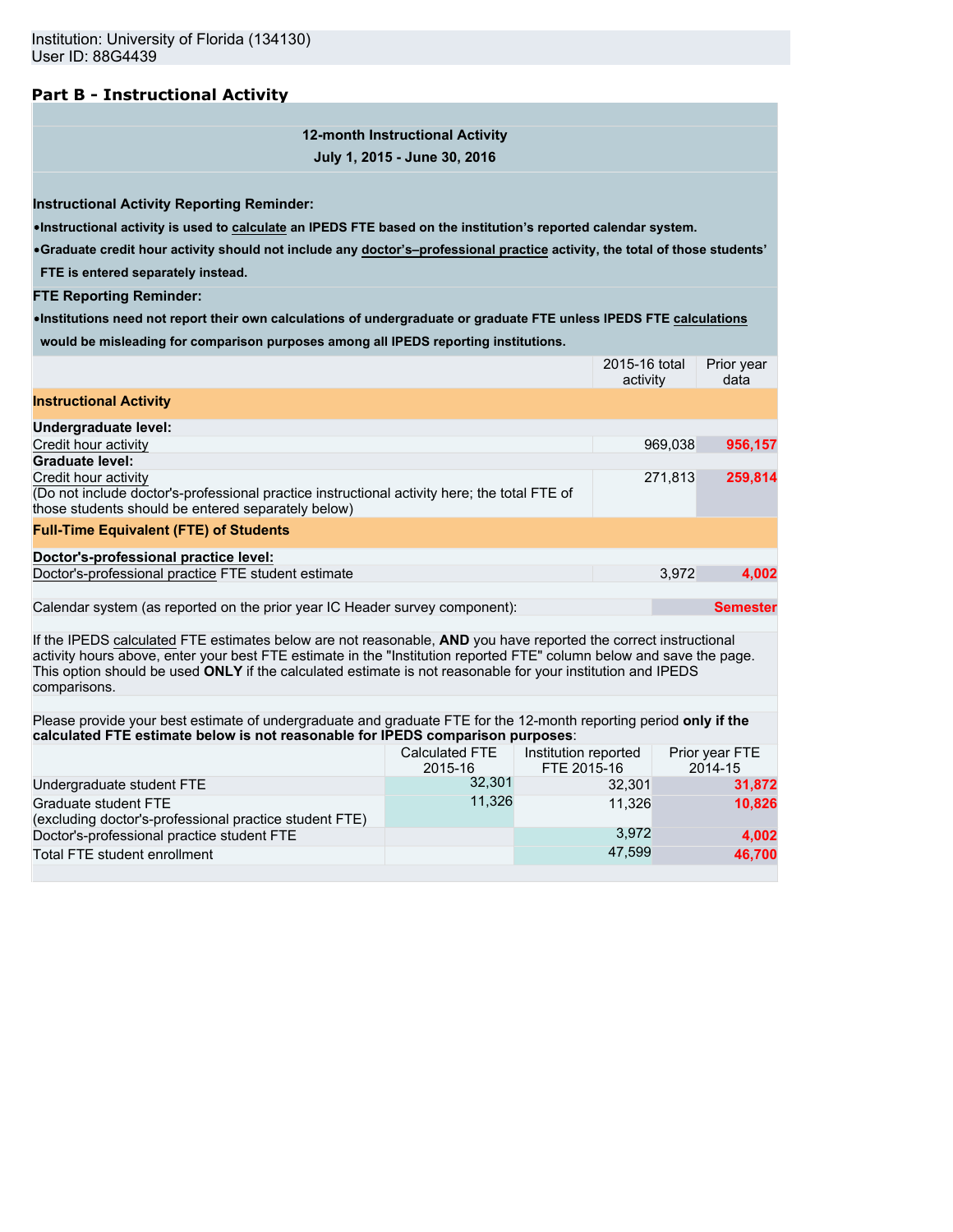# **Prepared by**

| This survey component was prepared by:                    |                          |            |
|-----------------------------------------------------------|--------------------------|------------|
| <b>O</b> Keyholder                                        | SFA Contact              | HR Contact |
| Finance Contact                                           | Academic Library Contact | Other      |
| Name: Marie Zeglen                                        |                          |            |
| Email: zeglenm@ufl.edu                                    |                          |            |
|                                                           |                          |            |
| How long did it take to prepare this<br>survey component? | 2hours                   | 30 minutes |
|                                                           |                          |            |

The name of the preparer is being collected so that we can follow up with the appropriate person in the event that there are questions concerning the data. The Keyholder will be copied on all email correspondence to other preparers. The time it took to prepare this component is being collected so that we can continue to improve our estimate of the reporting burden associated with IPEDS. Please include in your estimate the time it took for you to review instructions, query and search data sources, complete and review the component, and submit the data through the Data Collection System.

Thank you for your assistance.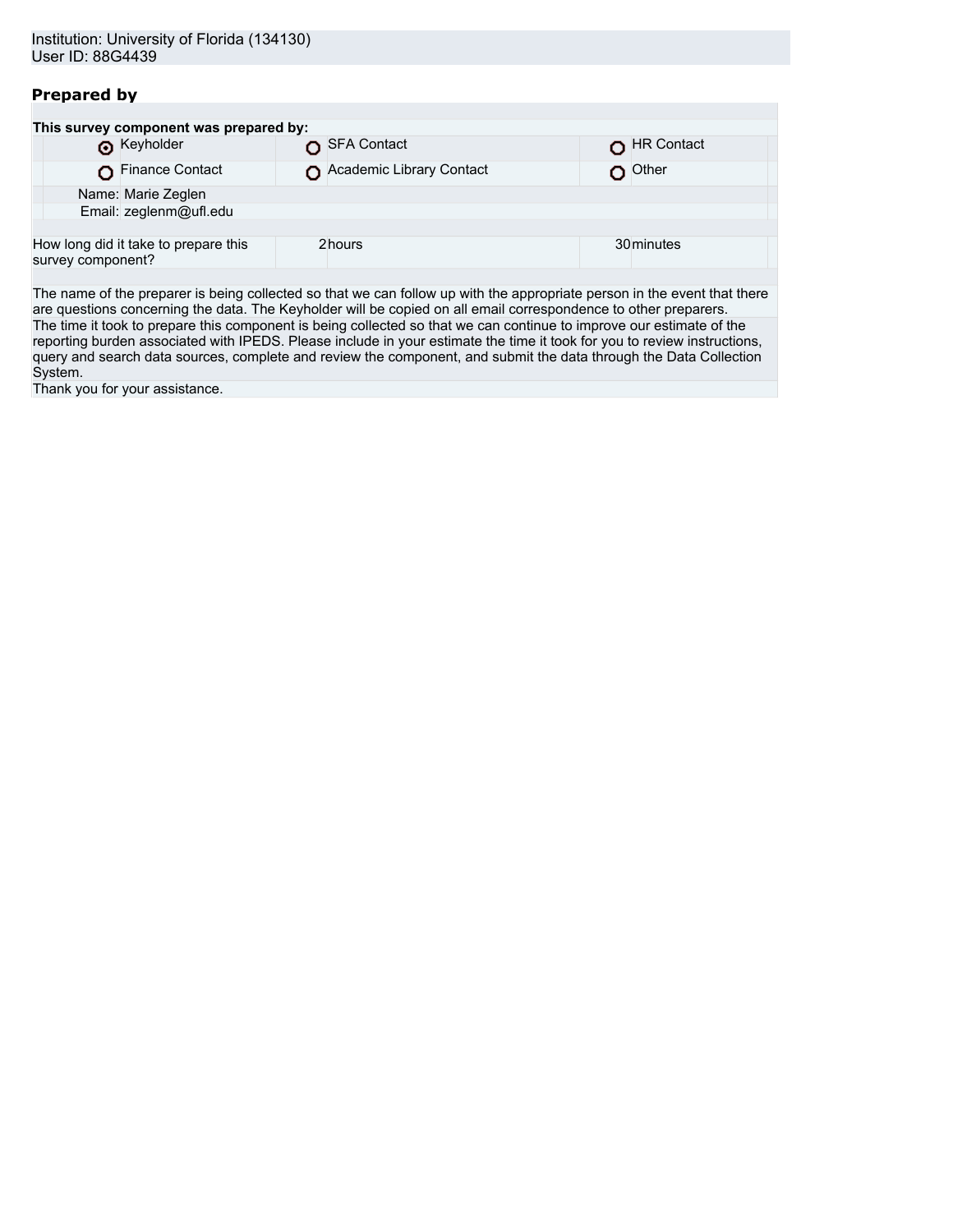### **Summary screen**

# **12-Month Enrollment Component Summary**

IPEDS collects important information regarding your institution. All data reported in IPEDS survey components become available in the IPEDS Data Center and appear as aggregated data in various Department of Education reports. Additionally, some of the reported data appears specifically for your institution through the College Navigator website and is included in your institution's Data Feedback Report (DFR). The purpose of this summary is to provide you an opportunity to view some of the data that, when accepted through the IPEDS quality control process, will appear on the College Navigator website and/or your DFR. College Navigator is updated approximately three months after the data collection period closes and Data Feedback Reports will be available through the [Data Center](http://nces.ed.gov/ipeds/datacenter/) and sent to your institution's CEO in November 2016.

Please review your data for accuracy. If you have questions about the data displayed below after reviewing the data reported on the survey screens, please contact the IPEDS Help Desk at: 1-877-225-2568 or ipedshelp@rti.org.

|                                                              | 12-Month Unduplicated Headcount and Full-Time Equivalent Students |        |
|--------------------------------------------------------------|-------------------------------------------------------------------|--------|
| Total 12-month unduplicated headcount                        |                                                                   | 56,729 |
|                                                              | Undergraduate student unduplicated headcount                      | 36,334 |
|                                                              | Graduate student unduplicated headcount                           | 20,395 |
|                                                              |                                                                   |        |
| Total 12-month full-time equivalent (FTE) student enrollment |                                                                   | 47,599 |
|                                                              | Undergraduate student FTE                                         | 32,301 |
|                                                              | Graduate student FTE                                              | 11,326 |
|                                                              | Doctor's-professional practice FTE                                | 3,972  |